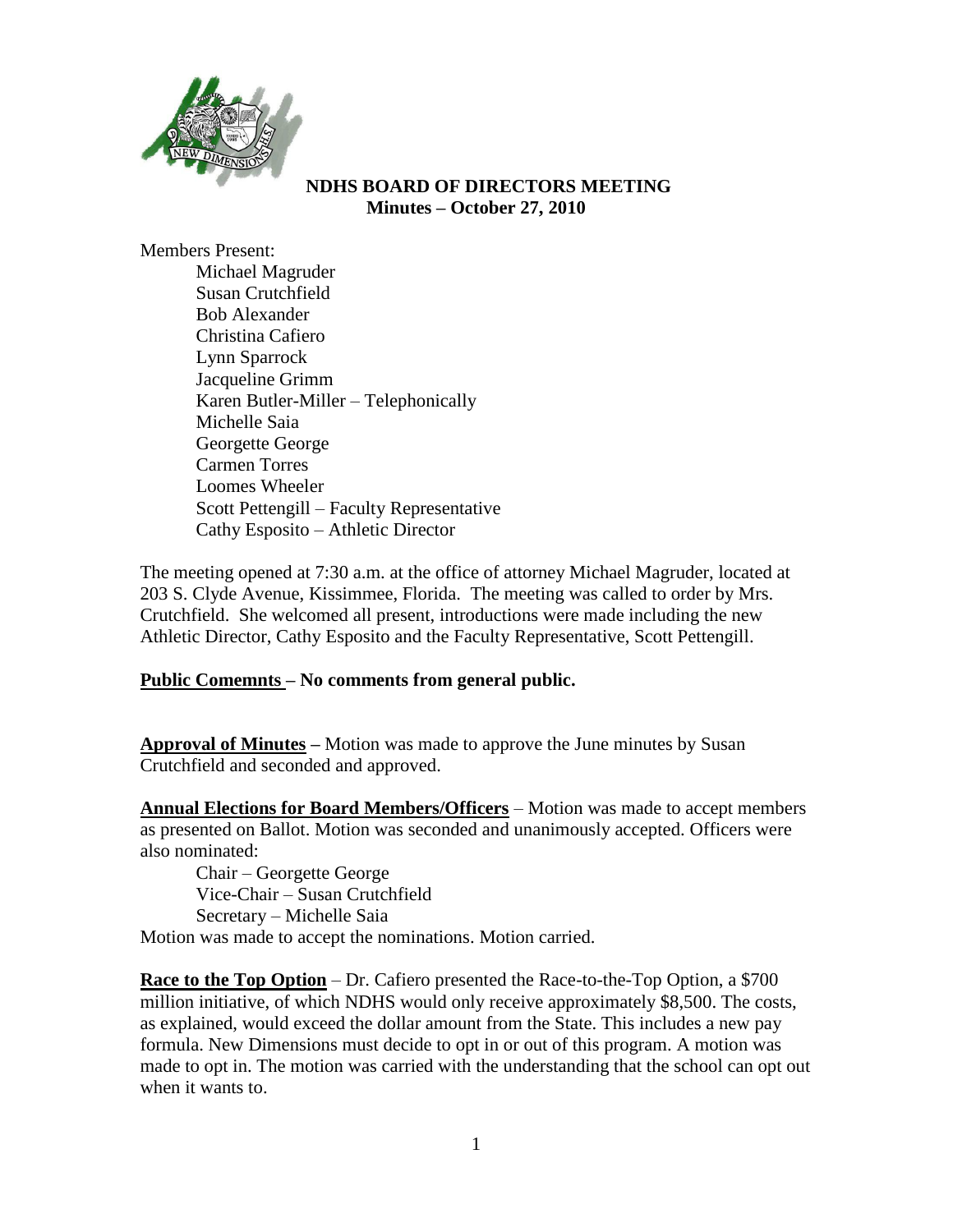**New Construction Update** – Dr. Grimm gave an update on the new construction project. A motion was made for the approval of the plans as presented. Motion was carried. The project will be built in phases. Phase One A and B are complete at a cost of \$24,150. Dr. Grimm also indicated that NDHS is still working with Mercantile Bank to formalize a loan. Chase bank was unable to do the loan.

**Contracts** – Dr. Cafiero indicated that teachers were contracted and all contracts were signed by Dr. Cafiero absent Susan Crutchfield, per her directive. A new hire, Dr. Scott Husted is replacing Todd Nussbaum. Tina introduced the new Athletic Director, Cathy Esposito.

**Administrator Assessments** – Dr. Cafiero presented a tool to be used for assessment of administrators. Typically, the administrators develop and set goals for the year; however the administration feels that an objective assessment tool is also a good idea to use. Dr. Cafiero and Dr. Grimm recommended to the board that they appoint a committee to decide on the tool.

Board asked Dr. Grimm to report on the last survey taken as the end-of-year survey.

**Annual Audit** – The End-of-Year Audit was presented to the Board. The board asked if we could invite the auditor to the next board meeting if they had any questions.

## **OPEN ISSUES:**

- Dr. Cafiero introduced Scott Pettengill as our new Faculty Representative. Scott indicated he wants to be more of a force at NDHS.
- Dr. Grimm requested from the Board that she and Dr. Cafiero receive a \$3,000 doctoral stipend as part of their salary. A Motion to approve the Doctorate stipend, to be paid over the course of the 24-payments. Motion was seconded and approved.
- The Board asked that the District salary schedule be sent to the Board members for their review. Board motioned to continue the discussion in January.

## **Good for the Order**:

- Mr. Pettengill gave board dates for the NDHS Musical (January 6), Band and Chorus Concerts (January 12 & 13)
- **Next Board meeting:** January 26, 2011

**Susan Crutchfield made a motion to adjourn and Karen seconded it. The meeting was adjourned at 8:55 a.m.**